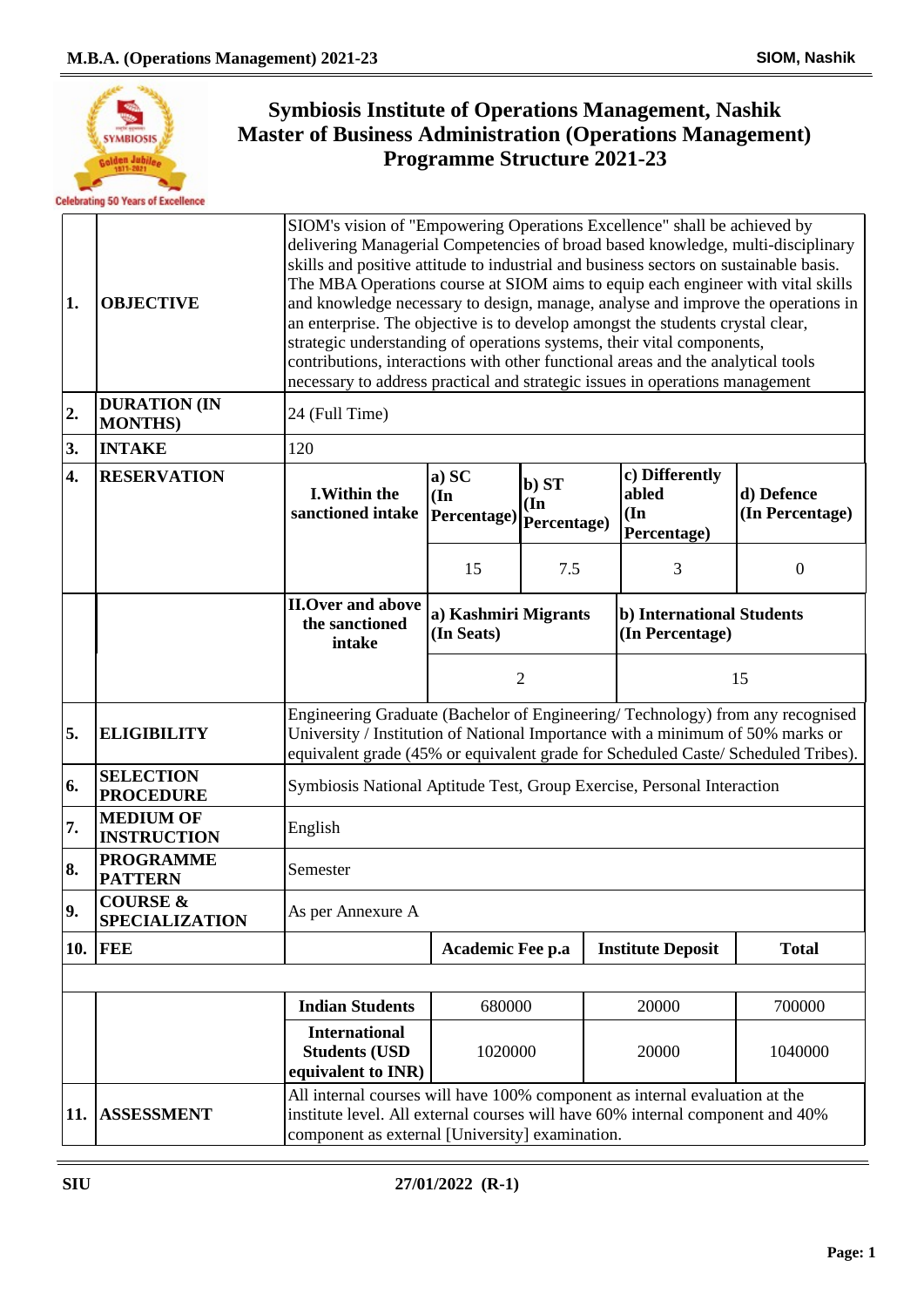| 12.                                | <b>PASSING</b> | <b>STANDARD OF</b>                            |                                         | The assessment of the student for each examination is done, based on relative<br>performance. Maximum Grade Point (GP) is 10 corresponding to O (Outstanding).<br>For all courses, a student is required to pass both internal and external examination<br>separately with a minimum Grade Point of 4 corresponding to Grade P. Students<br>securing less than 40% absolute marks in each head of passing will be declared<br>FAIL. The University awards a degree to the student who has achieved a minimum<br>CGPA of 4 out of maximum of 10 CGPA for the programme. |          |              |          |     |
|------------------------------------|----------------|-----------------------------------------------|-----------------------------------------|------------------------------------------------------------------------------------------------------------------------------------------------------------------------------------------------------------------------------------------------------------------------------------------------------------------------------------------------------------------------------------------------------------------------------------------------------------------------------------------------------------------------------------------------------------------------|----------|--------------|----------|-----|
|                                    | 13. DIPLOMA/   | <b>AWARD OF DEGREE/</b><br><b>CERTIFICATE</b> |                                         | Master of Business Administration (Operations Management) degree will be<br>awarded after taking into will be awarded at the end of semester IV examination by<br>taking into consideration the performance of all semester examinations after<br>obtaining minimum 4.00 CGPA out of 10 CGPA.                                                                                                                                                                                                                                                                          |          |              |          |     |
|                                    |                |                                               | 14. NATURE WISE DISTRIBUTION OF CREDITS |                                                                                                                                                                                                                                                                                                                                                                                                                                                                                                                                                                        |          |              |          |     |
| Generic<br><b>Semester</b><br>Core |                | Generic<br><b>Elective</b>                    | Core                                    | Specialization Specialization Open Elective<br><b>Elective</b>                                                                                                                                                                                                                                                                                                                                                                                                                                                                                                         |          | <b>Audit</b> | Total    |     |
|                                    |                |                                               |                                         |                                                                                                                                                                                                                                                                                                                                                                                                                                                                                                                                                                        |          |              |          |     |
|                                    |                |                                               |                                         |                                                                                                                                                                                                                                                                                                                                                                                                                                                                                                                                                                        |          |              |          |     |
|                                    | 1              | 28                                            | $\Omega$                                | $\Omega$                                                                                                                                                                                                                                                                                                                                                                                                                                                                                                                                                               | $\Omega$ | $\Omega$     | $1^*$    | 28  |
|                                    | $\overline{2}$ | 24                                            | 4                                       | $\Omega$                                                                                                                                                                                                                                                                                                                                                                                                                                                                                                                                                               | $\Omega$ | $\Omega$     | $\Omega$ | 28  |
|                                    | 3              | 25                                            | 4                                       | $\Omega$                                                                                                                                                                                                                                                                                                                                                                                                                                                                                                                                                               | $\Omega$ | $\Omega$     | $1^*$    | 29  |
|                                    | 4              | 9                                             | 6                                       | $\Omega$                                                                                                                                                                                                                                                                                                                                                                                                                                                                                                                                                               | $\Omega$ | $\Omega$     | $\Omega$ | 15  |
|                                    | <b>Total</b>   | 86                                            | 14                                      | 0                                                                                                                                                                                                                                                                                                                                                                                                                                                                                                                                                                      | 0        | 0            | 0        | 100 |

\* Satisfactory completion of the non letter grade courses 'Integrated Disaster Management', 'Research Publication''Certificate in COVID-19 Care for the Community' is mandatory for award of degree.

The revised programme structure supersedes the previously approved programme structure dated 25/05/2021 for the programme.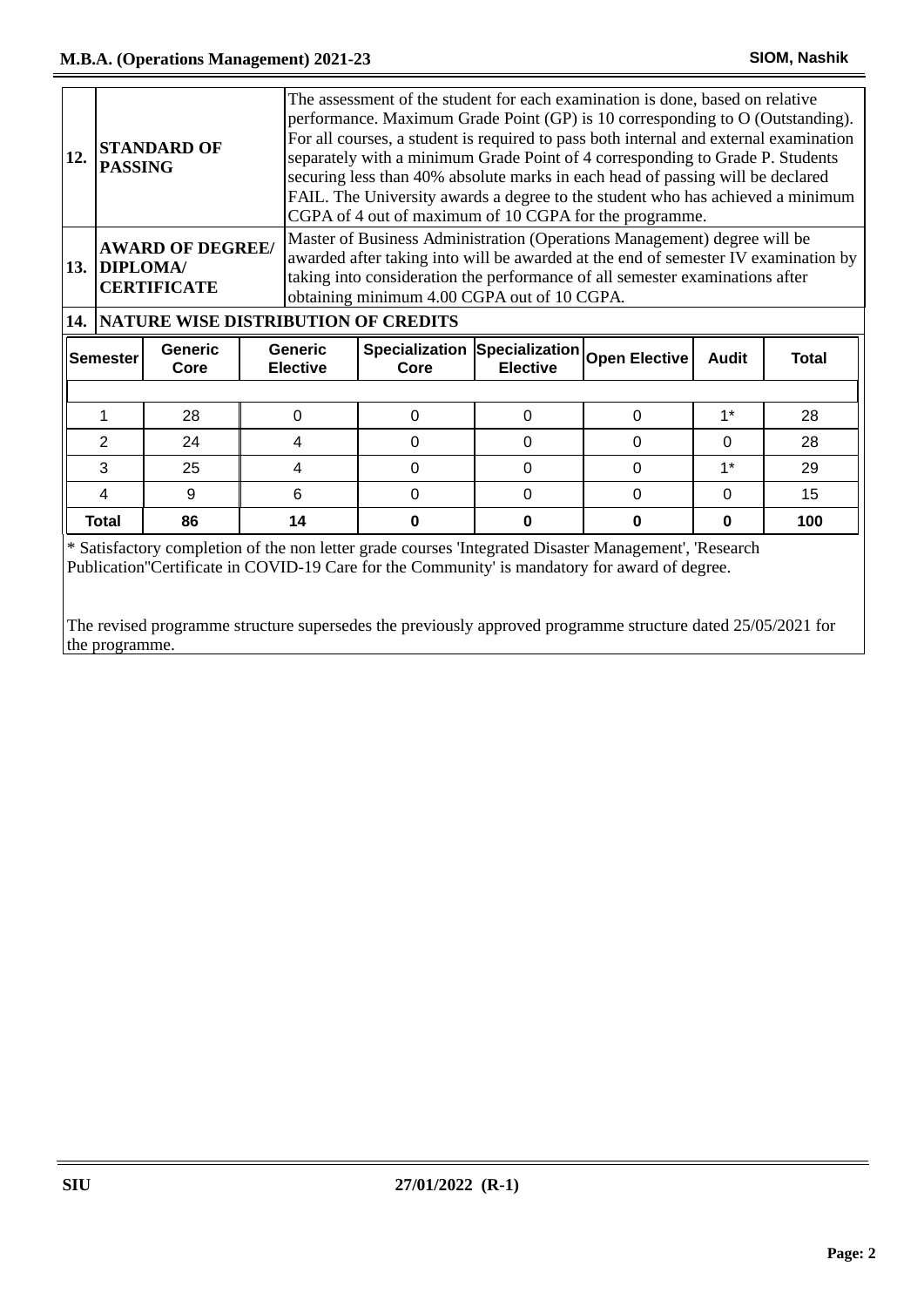

| Catalog<br><b>Course</b><br>Code | <b>Course</b><br>Code       | <b>Course Title</b>                                 | <b>Specialization</b>       | <b>Credit</b>  | <b>Internal</b><br><b>Marks</b> | <b>External</b><br><b>Marks</b> | <b>Total</b><br><b>Marks</b> |  |  |
|----------------------------------|-----------------------------|-----------------------------------------------------|-----------------------------|----------------|---------------------------------|---------------------------------|------------------------------|--|--|
|                                  | Semester: 1                 |                                                     |                             |                |                                 |                                 |                              |  |  |
|                                  | <b>Generic Core Courses</b> |                                                     |                             |                |                                 |                                 |                              |  |  |
| T2186                            |                             | 0207410101 Operations Management                    |                             | 3              | 90                              | 60                              | 150                          |  |  |
| T2862                            |                             | 0207410102 Business Statistics with R               |                             | $\overline{2}$ | 60                              | 40                              | 100                          |  |  |
| T2220                            |                             | 0207410103 Operations Research                      |                             | $\overline{2}$ | 60                              | 40                              | 100                          |  |  |
| T2827                            |                             | 0207410104 Supply Chain Management                  |                             | $\overline{2}$ | 60                              | 40                              | 100                          |  |  |
| T2175                            | 0207410105                  | <b>Procurement and Materials</b><br>Management      |                             | $\overline{2}$ | 60                              | 40                              | 100                          |  |  |
| T2114                            | 0207410106                  | <b>Essentials of Marketing</b><br>Management        |                             | $\overline{2}$ | 60                              | 40                              | 100                          |  |  |
| T2279                            | 0207410107                  | Organizational Behaviour                            |                             | 3              | 90                              | 60                              | 150                          |  |  |
| T2006                            |                             | 0207410108 Cost Accounting                          |                             | $\overline{2}$ | 60                              | 40                              | 100                          |  |  |
| T6069                            |                             | 0207410109 Economics for Managers                   |                             | 3              | 90                              | 60                              | 150                          |  |  |
| T3154                            |                             | 0207410110 Data Driven Decision Making              |                             | $\overline{2}$ | 100                             | 0                               | 100                          |  |  |
| T2004                            |                             | 0207410111 Financial Accounting                     |                             | 1              | 50                              | $\mathbf 0$                     | 50                           |  |  |
| T2224                            | 0207410112                  | <b>Research Methodology</b>                         |                             | 1              | 50                              | $\mathbf 0$                     | 50                           |  |  |
| T2240                            | 0207410113                  | <b>Executive Business</b><br>Communication          |                             | 3              | 150                             | 0                               | 150                          |  |  |
| T4005                            | 0207410114                  | <b>Integrated Disaster</b><br>Management*           |                             | 0              | 0                               | 0                               | Non Letter<br>Grade          |  |  |
|                                  | TH4272 0207410115           | Certificate in COVID-19 Care<br>for the Community * |                             | 0              | $\Omega$                        | $\Omega$                        | Non Letter<br>Grade          |  |  |
|                                  |                             |                                                     | <b>Total</b>                | 28             | 980                             | 420                             | 1400                         |  |  |
|                                  |                             |                                                     | Semester: 2                 |                |                                 |                                 |                              |  |  |
|                                  |                             |                                                     | <b>Generic Core Courses</b> |                |                                 |                                 |                              |  |  |
| T2218                            |                             | 0207410201 Advanced Statistics                      |                             | $\overline{2}$ | 60                              | 40                              | 100                          |  |  |
| T2222                            | 0207410202                  | <b>Advanced Operations</b><br>Research              |                             | $\overline{2}$ | 60                              | 40                              | 100                          |  |  |
| T2190                            | 0207410203                  | Operations Planning and<br>Scheduling               |                             | $\overline{2}$ | 60                              | 40                              | 100                          |  |  |
| T2795                            |                             | 0207410204 Supply Chain Analytics                   |                             | 3              | 90                              | 60                              | 150                          |  |  |
| T2036                            |                             | 0207410205   Financial Management                   |                             | 3              | 90                              | 60                              | 150                          |  |  |
| T2572                            |                             | 0207410206 Human Resource Management                |                             | $\overline{2}$ | 60                              | 40                              | 100                          |  |  |
| T2387                            |                             | 0207410207 Global Business Environment              |                             | $\overline{2}$ | 60                              | 40                              | 100                          |  |  |
| T2253                            |                             | 0207410208 Strategic Management                     |                             | $\overline{2}$ | 60                              | 40                              | 100                          |  |  |
| T2828                            | 0207410209 Six Sigma        |                                                     |                             | $\overline{2}$ | 100                             | $\mathsf 0$                     | 100                          |  |  |
| T3153                            | 0207410210                  | <b>Advanced Data Driven Decision</b><br>Making      |                             | 1              | 50                              | $\mathbf 0$                     | 50                           |  |  |
| T2622                            | 0207410211                  | <b>Business Simulation</b>                          |                             | $\overline{2}$ | 100                             | $\mathbf 0$                     | 100                          |  |  |
| T2801                            | 0207410212                  | <b>Corporate Social Responsibility</b><br>Project-I |                             | 1              | 50                              | 0                               | 50                           |  |  |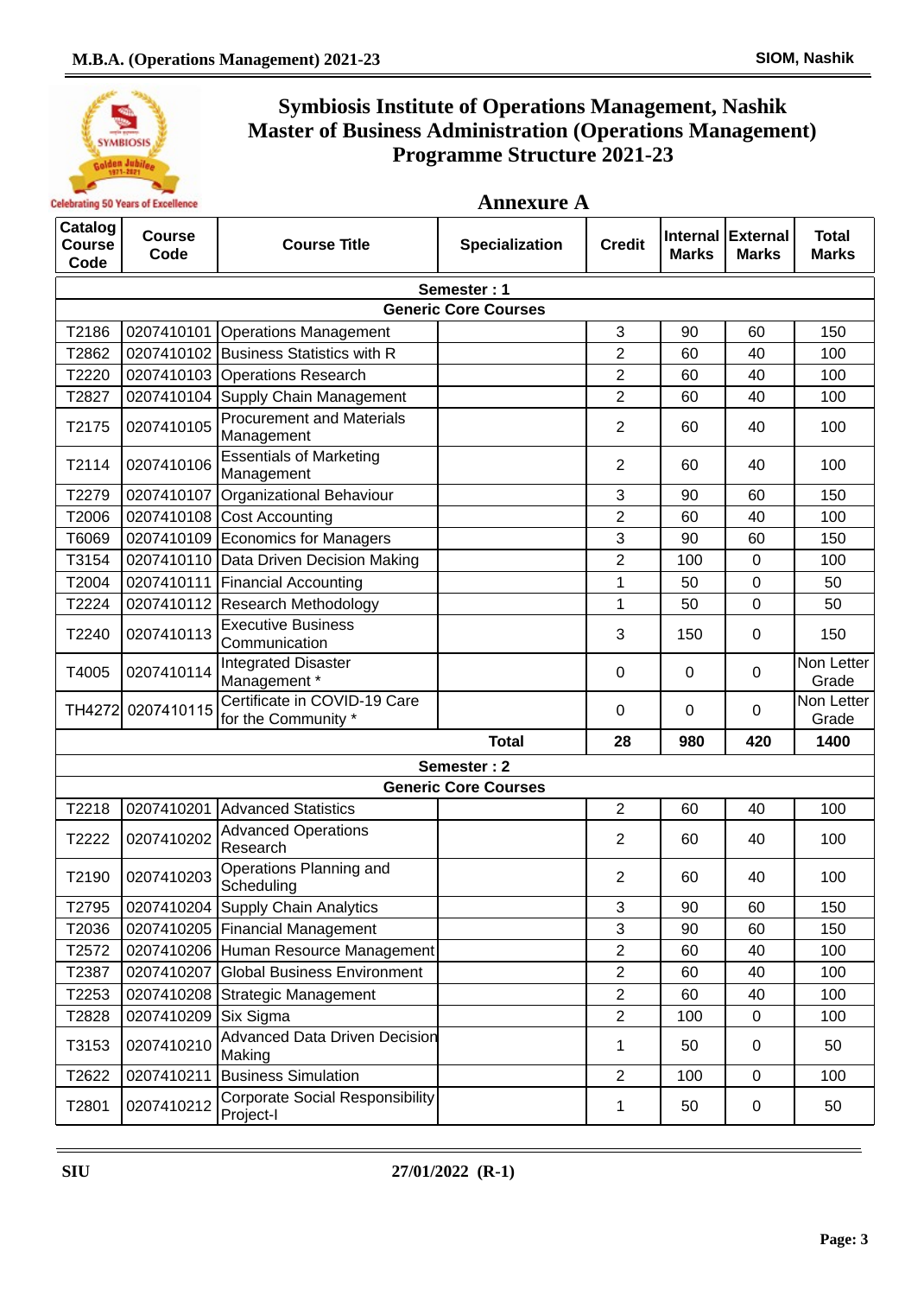

| <b>Annexure A</b> |  |
|-------------------|--|
|-------------------|--|

| Catalog<br><b>Course</b><br>Code | <b>Course</b><br>Code                 | <b>Course Title</b>                                             | <b>Specialization</b>                 | <b>Credit</b>           | Internal<br><b>Marks</b> | <b>External</b><br><b>Marks</b> | <b>Total</b><br><b>Marks</b> |  |  |
|----------------------------------|---------------------------------------|-----------------------------------------------------------------|---------------------------------------|-------------------------|--------------------------|---------------------------------|------------------------------|--|--|
|                                  |                                       |                                                                 | <b>Total</b>                          | 24                      | 840                      | 360                             | 1200                         |  |  |
|                                  | <b>Generic Elective Courses Group</b> |                                                                 |                                       |                         |                          |                                 |                              |  |  |
| T2353                            |                                       | 0207410213 Entrepreneurship                                     |                                       | $\overline{2}$          | 60                       | 40                              | 100                          |  |  |
| T2403                            | 0207410214                            | <b>Business and Social Impact</b><br>Management                 |                                       | $\overline{2}$          | 60                       | 40                              | 100                          |  |  |
| T2162                            |                                       | 0207410215 Lean Management                                      |                                       | $\overline{2}$          | 60                       | 40                              | 100                          |  |  |
| T2169                            |                                       | 0207410216 Warehouse Management                                 |                                       | $\overline{2}$          | 60                       | 40                              | 100                          |  |  |
| T2187                            | 0207410217                            | <b>Service Operations</b><br>Management                         |                                       | $\overline{2}$          | 60                       | 40                              | 100                          |  |  |
| T2748                            |                                       | 0207410218 Theory of Constraints                                |                                       | 2                       | 60                       | 40                              | 100                          |  |  |
| T2804                            |                                       | 0207410219 Project Based Learning - I                           |                                       | $\overline{\mathbf{4}}$ | 120                      | 80                              | 200                          |  |  |
|                                  |                                       |                                                                 | <b>Total Required Credits</b>         | 4                       | 120                      | 80                              | 200                          |  |  |
|                                  |                                       |                                                                 | Semester: 3                           |                         |                          |                                 |                              |  |  |
|                                  |                                       |                                                                 | <b>Generic Core Courses</b>           |                         |                          |                                 |                              |  |  |
| T2189                            | 0207410301                            | Operations Strategy and<br>Control                              |                                       | $\overline{2}$          | 60                       | 40                              | 100                          |  |  |
| T2173                            |                                       | 0207410302 International Logistics                              |                                       | $\overline{2}$          | 60                       | 40                              | 100                          |  |  |
| T2290                            | 0207410303                            | Leadership and Capacity<br><b>Building</b>                      |                                       | $\overline{2}$          | 60                       | 40                              | 100                          |  |  |
| TM2045                           | 0207410304                            | <b>Blockchain Technology for</b><br>Operations & SCM            |                                       | $\overline{2}$          | 60                       | 40                              | 100                          |  |  |
| T3079                            |                                       | 0207410305 Business Analytics                                   |                                       | $\overline{2}$          | 60                       | 40                              | 100                          |  |  |
| T3155                            | 0207410306                            | <b>ERP-Business Process</b><br>Integration                      |                                       | 3                       | 90                       | 60                              | 150                          |  |  |
| <b>TM2047</b>                    | 0207410307                            | Managing Digital<br>Transformation                              |                                       | $\overline{2}$          | 100                      | $\mathbf 0$                     | 100                          |  |  |
| T2801                            | 0207410308                            | <b>Corporate Social Responsibility</b><br>Project-II            |                                       | 1                       | 50                       | $\mathbf 0$                     | 50                           |  |  |
| T2905                            |                                       | 0207410309 Summer Internship Project                            |                                       | 5                       | 250                      | $\mathbf 0$                     | 250                          |  |  |
| T2623                            | 0207410310                            | <b>Business Transformation and</b><br>Organizational Turnaround |                                       | $\overline{2}$          | 100                      | $\Omega$                        | 100                          |  |  |
| T2999                            | 0207410311                            | Circular Economy                                                |                                       | $\overline{2}$          | 100                      | $\mathbf 0$                     | 100                          |  |  |
| T0100                            |                                       | 0207410312 Research Publication *                               |                                       | 0                       | $\mathbf 0$              | 0                               | Non Letter<br>Grade          |  |  |
|                                  |                                       |                                                                 | <b>Total</b>                          | 25                      | 990                      | 260                             | 1250                         |  |  |
|                                  |                                       |                                                                 | <b>Generic Elective Courses Group</b> |                         |                          |                                 |                              |  |  |
| T2181                            |                                       | 0207410313 Supply Chain Strategy                                |                                       | $\overline{2}$          | 60                       | 40                              | 100                          |  |  |
| T2170                            |                                       | 0207410314 Sustainable Supply Chain                             |                                       | $\overline{2}$          | 60                       | 40                              | 100                          |  |  |
| T2118                            |                                       | 0207410315 Consumer Behaviour                                   |                                       | $\overline{2}$          | 60                       | 40                              | 100                          |  |  |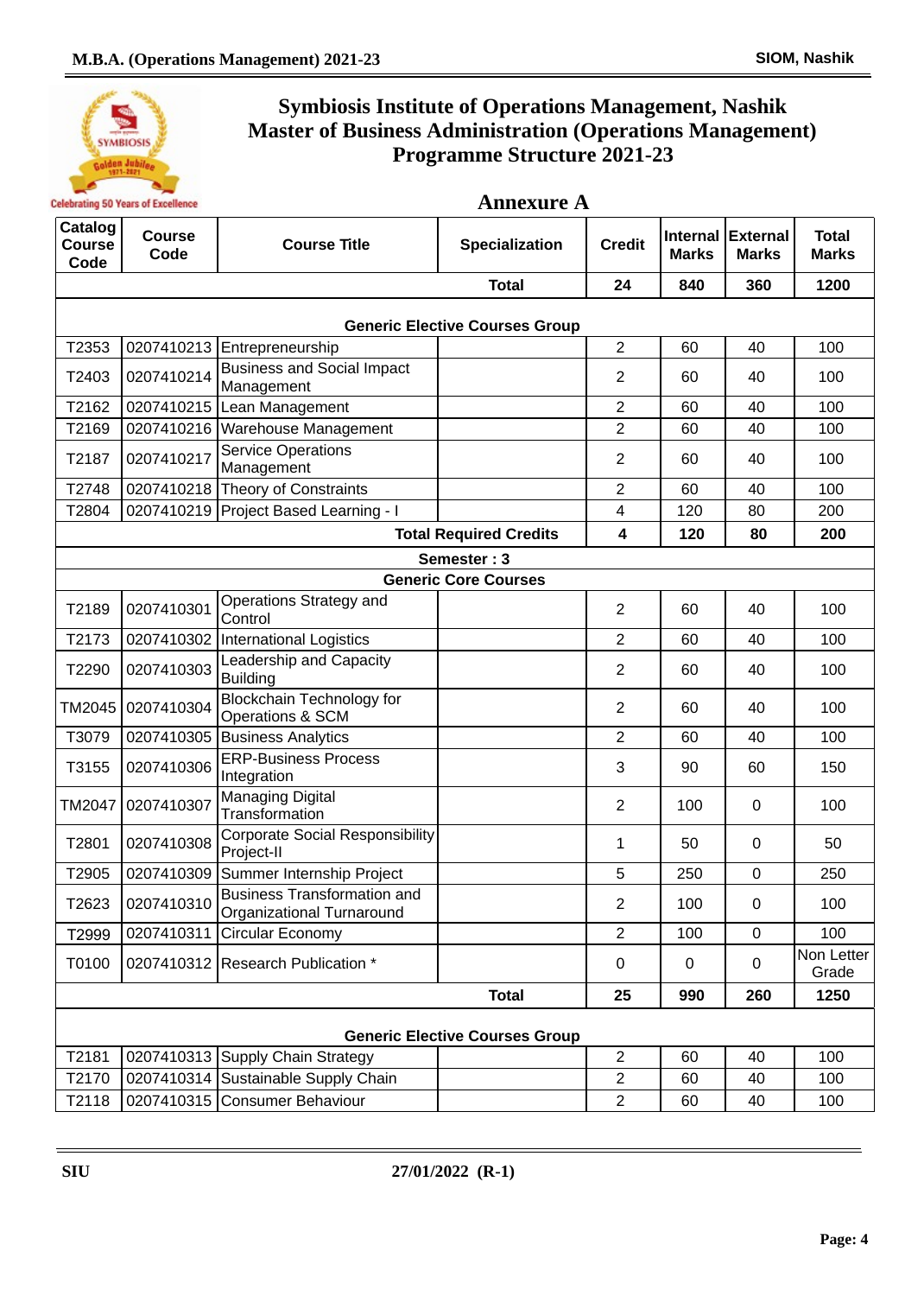

**Annexure A**

| Catalog<br><b>Course</b><br>Code | <b>Course</b><br>Code | <b>Course Title</b>                             | <b>Specialization</b>                 | <b>Credit</b>    | <b>Marks</b> | Internal External<br><b>Marks</b> | <b>Total</b><br><b>Marks</b> |  |  |
|----------------------------------|-----------------------|-------------------------------------------------|---------------------------------------|------------------|--------------|-----------------------------------|------------------------------|--|--|
| T2199                            | 0207410316            | Infrastructure Project<br>Management            |                                       | $\overline{2}$   | 60           | 40                                | 100                          |  |  |
| T3160                            | 0207410317            | <b>IERP - SCM</b>                               |                                       | 2                | 60           | 40                                | 100                          |  |  |
| T3082                            |                       | 0207410318   IT Consulting                      |                                       | $\overline{2}$   | 60           | 40                                | 100                          |  |  |
| T2194                            |                       | 0207410319 Project Quality Management           |                                       | $\overline{c}$   | 60           | 40                                | 100                          |  |  |
| T2008                            | 0207410320            | Strategic Cost Management                       |                                       | $\overline{2}$   | 60           | 40                                | 100                          |  |  |
| T2029                            | 0207410321            | <b>Operations in Financial</b><br>Services      |                                       | $\overline{2}$   | 60           | 40                                | 100                          |  |  |
| T2856                            | 0207410322            | Taxation                                        |                                       | $\overline{2}$   | 60           | 40                                | 100                          |  |  |
| T2686                            |                       | 0207410323   Marketing Analytics                |                                       | $\overline{2}$   | 60           | 40                                | 100                          |  |  |
| T2244                            |                       | 0207410324 Innovation Management                |                                       | $\overline{2}$   | 60           | 40                                | 100                          |  |  |
| T2043                            | 0207410325            | Security Analysis and Portfolio<br>Management   |                                       | $\overline{2}$   | 60           | 40                                | 100                          |  |  |
| T2804                            |                       | 0207410326 Project Based Learning - II          |                                       | 4                | 120          | 80                                | 200                          |  |  |
|                                  |                       |                                                 | <b>Total Required Credits</b>         | 4                | 120          | 80                                | 200                          |  |  |
|                                  |                       |                                                 | Semester: 4                           |                  |              |                                   |                              |  |  |
|                                  |                       |                                                 | <b>Generic Core Courses</b>           |                  |              |                                   |                              |  |  |
| T3158                            |                       | 0207410401 E-Business Operations                |                                       | $\overline{c}$   | 60           | 40                                | 100                          |  |  |
| T1140                            |                       | 0207410402 Legal Aspects of Business            |                                       | $\overline{2}$   | 60           | 40                                | 100                          |  |  |
| T2805                            |                       | 0207410403 Six Sigma Project                    |                                       | 5                | 250          | 0                                 | 250                          |  |  |
|                                  |                       |                                                 | <b>Total</b>                          | $\boldsymbol{9}$ | 370          | 80                                | 450                          |  |  |
|                                  |                       |                                                 | <b>Generic Elective Courses Group</b> |                  |              |                                   |                              |  |  |
| T3134                            | 0207410404            | Social Media and Web<br>Analytics               |                                       | 3                | 90           | 60                                | 150                          |  |  |
| T2050                            | 0207410405            | <b>Trade Finance and FOREX</b><br>Management    |                                       | 3                | 90           | 60                                | 150                          |  |  |
| T2752                            |                       | 0207410406 HR Scorecard and Analytics           |                                       | 3                | 90           | 60                                | 150                          |  |  |
| T2057                            |                       | 0207410407 Financial Econometrics               |                                       | 3                | 90           | 60                                | 150                          |  |  |
| T2287                            |                       | 0207410408 Employment Related Laws              |                                       | 3                | 90           | 60                                | 150                          |  |  |
| T2146                            |                       | 0207410409 Retail Management                    |                                       | 3                | 90           | 60                                | 150                          |  |  |
| TE7651                           | 0207410410            | Smart Manufacturing and<br><b>Digital Twins</b> |                                       | 3                | 90           | 60                                | 150                          |  |  |
| T2618                            | 0207410411            | <b>Project Management</b>                       |                                       | 3                | 90           | 60                                | 150                          |  |  |
| TE7190                           | 0207410412            | <b>Environmental Systems</b>                    |                                       | 3                | 90           | 60                                | 150                          |  |  |
| TM2010                           | 0207410413            | <b>Creativity and Design Thinking</b>           |                                       | 3                | 90           | 60                                | 150                          |  |  |
|                                  |                       |                                                 | <b>Total Required Credits</b>         | 6                | 180          | 120                               | 300                          |  |  |
|                                  |                       |                                                 |                                       |                  |              |                                   |                              |  |  |